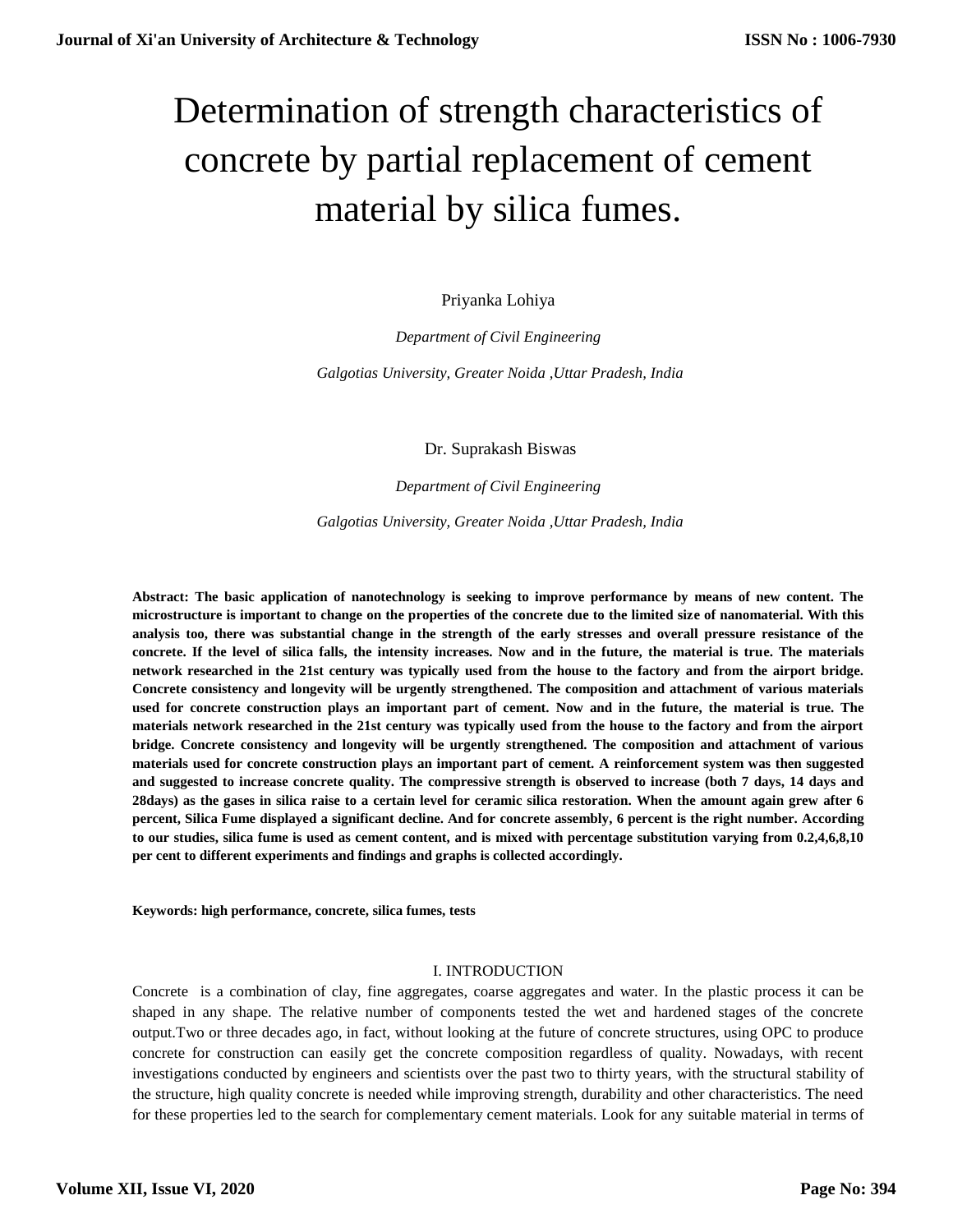local replacement of cement in order to achieve global sustainable development and reduce impact on the environment. Concrete cement is the majority of building materials today. It can be said that we live in a concrete era. Beton is simple to manufacture, but concrete is a complex material, in reality. It is a matter produced in the field because, because of the usage of other natural materials than cement, its consistency, efficiency because output will significantly improve. Medium standard and lower value cement are also widely used for the accelerated growth of the country's infrastructure. Over the process of the study, the highest quality and most widely used cement products were silicone powder, fly ash, loose granule furnaces etc. A common usage of agricultural materials will also conserve resources and prices, beyond following environmental protection requirements. The most viable manufacturing component was found to be silica volcanic ash which could be used as a part-alternative to cement in concrete. In India and abroad, many experiments are being undertaken to research the impact of replacing cement with such pozzolan products, and the findings are promising. Adding silica smoke to concrete has numerous benefits, such as strong power, good resilience and decreased production of cement.

## *1.1 High performance concrete*

Concrete with a high performance is a concrete blend with a greater strength and durability than conventional concrete. This cement comprises one or more cement ingredients. High-performance concrete is therefore not a specific concrete type. This uses the same ingredients as standard cement. Through utilizing such chemical and mineral blends including silica smokes and super plasticizers, energy, resilience and processing capacities can be dramatically improved. While the initial expense of high-performance concrete is greater than standard concrete, it is inexpensive because high quality cement will prolong the product 's life so less harm is done to the construction that decreases the cost overall.

Concrete is a long-lasting and versatile building tool. It's not only durable, inexpensive, and depends on the shape, but aesthetically pleasurable. Nonetheless, experience indicates that concrete will quickly deteriorate without taking preventive precautions during construction and manufacturing. For this, the impact of components on concrete efficiency and the processing of concrete substances in closely regulated tolerances must be recognized.It has been found that traditional Portland cement has lacking in the following aspects:

- Durability in harsh environments (shorter life and frequent maintenance)
- Construction time (slower density increase)
- Energy absorption capacity (for seismic structures)
- Repair and renovation work.
- Materials Selectivity Process
- Following is the steps of production of concrete selection.
- Choose the correct concrete composition with the required rheology, strength, etc.
- Determine the relative amount of components to create durability.
- Carefully control quality at every stage of the concrete manufacturing procedure.

It is necessary to use sand and gravel from the water. In order to reduce porosity, sand particles must also accumulate, as the test findings indicate a need for more blended water for higher porosity.By setting the maximum substrate size and making the transition area stronger, this reduces the strength of the concrete. Through the use of mineral additives, cement concrete becomes more homogeneous, and the strength and durability properties of concrete can be greatly improved. The strength of high-performance concrete can be controlled by the strength of coarse aggregate, which is not usually the case with conventional cement concrete. In the end, extra water is only used for unnecessary voids in the concrete slurry, minimizing the volume of water compared to that which is necessary in order for the chemical reaction of anhydrous cement. Inhibitors help reduce the initial moisture rate of cement, thus keeping fresh concrete more useful for a lengthier period.

## *1.2 Behavior of Fresh Concrete*

There is no inherent gap in the efficiency of fresh high presentation concrete from traditional concrete. Although several high-level concretes display rapid hardening and early strength development, other concretes may be held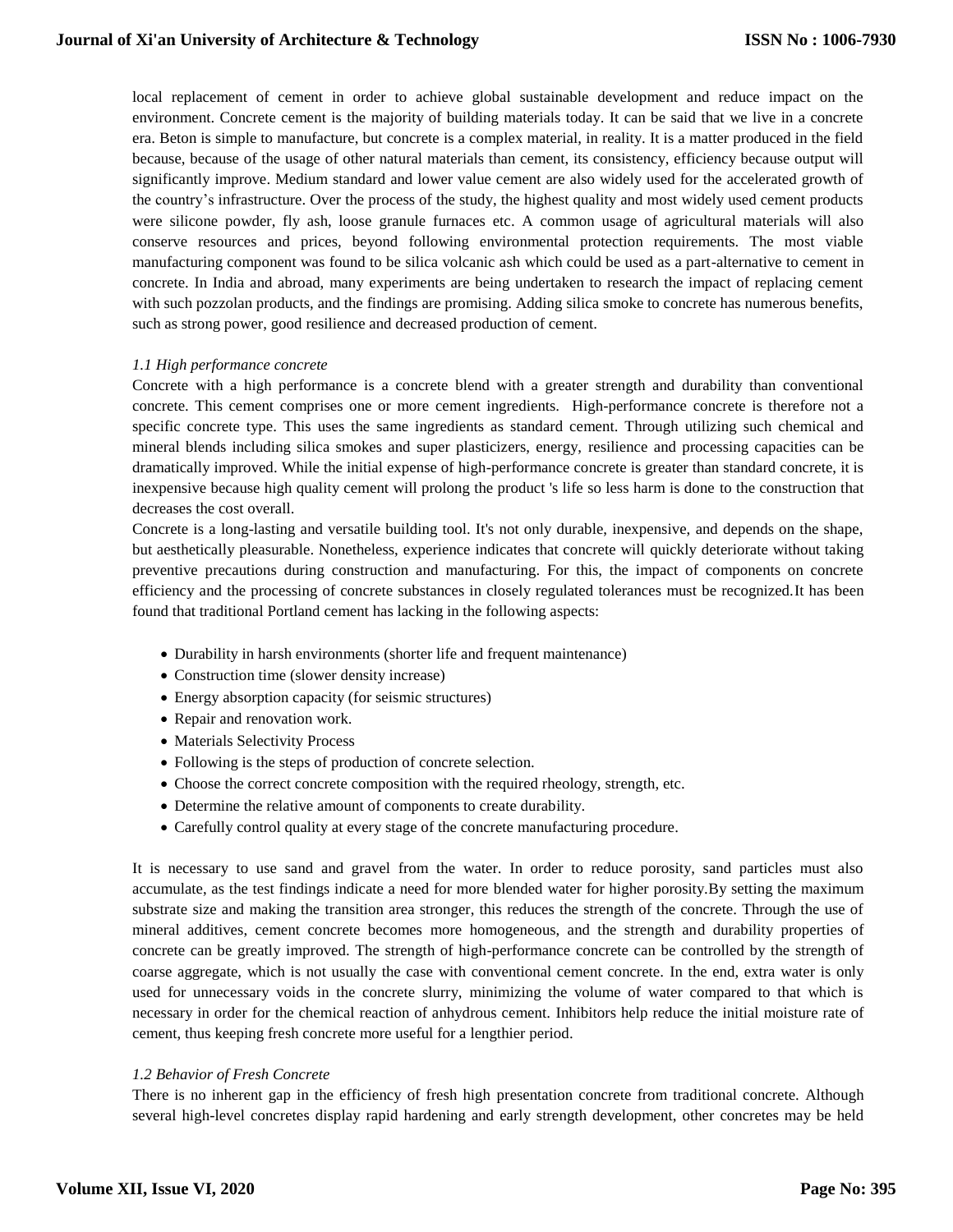longer and have fewer early strength. Usability using the same raw materials is typically greater than standard concrete. While some high-performance concretes with strong early solidity properties are less processing prone, high-performance concrete treatment varies fundamentally from traditional concrete.

## *1.3 Workability*

Even in low stagnation conditions, the high performance concrete is generally very good, and high performance concrete is usually well pumped due to the presence of large amounts of cement materials and chemical mixtures. High performance concrete was successfully pumped to 80 layers. An emergency pump failure plan should be developed when pumping concrete. Superior concrete can fill parts of high-performance reinforced steel without creating internal or exterior disturbances, displacement and wide voids. It is also a valuable method to determine the mixture's consistency. Not all high-performance concrete needs, of course, liquid concrete, so the operability is typically not difficult.

# *1.4 Setting time*

The processing time varies be contingent on the submission, the attendance of the processing rate and the proportion of mortar consisting of Portland cement. Using a large amount of a water reducing agent will significantly lengthen the preparation time and thus reduce its very early strength, even if the strength is higher than 24 hours may be relatively high. Mixtures containing large quantities of mineral additives should be used to closely monitor the doses to avoid excessive addition of Portland cement while adding chemical additives based on the entire cement substance.

# *1.5 Applications*

In a vast range of construction applications in several countries, the solid and excellent toughness of high performance concrete has been utilized. Two uses of high-performance concrete are Bridges, High-rise building, Tunnels and Nuclear Structure.

## *1.6 Silica Fume*

The concept of Silica Fume: The American Concrete Institute (ACI) describes silica fume as "extremely finely not made, in electric arc furnaces, crystalline silicon as an additive to the manufacture of silicon or silicon-containing alloys." This is typically a gray material.



Figure 1. Silica Fume

# *1.6.1 Silica Fume Properties and Reactions in Concrete*

## *1.6.1.1Chemical Properties*

A crystalline concrete content, which is chemical identical to silica dust, is available. This is the volatile substance that burns silica. Additional silica fume compounds may be dependent on the product that the gases are produced from in the smelter. In general, the production of silica fume in hormigon is not influenced by this content. Some products in this group can be restricted by regular requirements.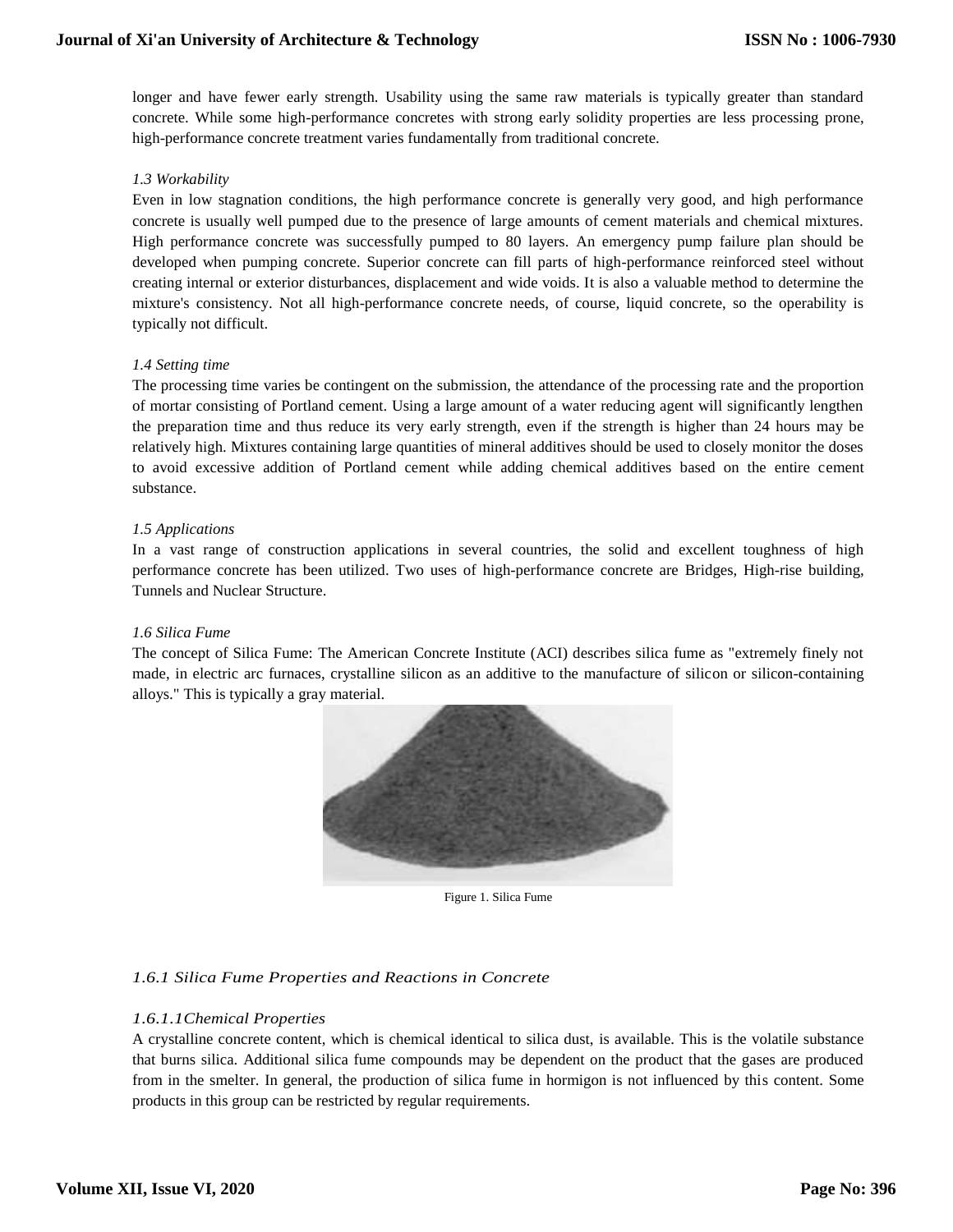## *1.6.1.2Physical Properties*

The table displays the main physical features of silica gases. A discussion on each of these features follows.

## *1.6.1.3Particle size*

Silica gases are very tiny and about  $95\%$  of the particles are smaller than 1  $\mu$ m. The emissions are very tiny.

## *1.6.1.4Bulk density*

It is just another unit weight word. The amount of the silica fume produced depends on the metal produced in the oven and how the oven works. As the volume density of the processed fume is usually very small, transportation over long distances is not very economical.

## *1.6.1.5Specific gravity*

A relative amount that shows how fume of silica with a basic gravity of 1.00 is comparable with vapor. This is seen in construction proportioning. Silicon smoke is much thinner than Portland cement, and is much more than 2.2, with a common magnitude of about 3.15.

It is the average surface of a specified substance density. The surface area is very growing since silica fume particles are very tiny. When the particles become smaller, we realize that the need for water rises for air, as does silica fume. Therefore, silica fume must be used in conjunction with an additional mixture or super plasticizer that eliminates vapor. For the calculation of the precise surface of a silica fume, a procedure called BET or nitrogen adsorption process shall be used. Relevant surface measures are less important for silica smoking dependent on the application of sieve or air permeability studies.



Figure 2: Photo Micrograph of Portland cement

| Form              | Agglomerated          |  |  |  |  |
|-------------------|-----------------------|--|--|--|--|
| Particles Color/  | Grey                  |  |  |  |  |
| Appearance        |                       |  |  |  |  |
| Specific Gravity  | 2.20                  |  |  |  |  |
| Size of particles | 0.1 µ                 |  |  |  |  |
| Dosage            | 2 - 10 % by weight of |  |  |  |  |
|                   | cement                |  |  |  |  |
| Chloride content  | Nil                   |  |  |  |  |

Figure 3: Physical Properties of Silica Fume II. SILICA FUME USED IN CONCRETE.

## *2.1Silica fume and fresh concrete*

Two different results occur: the construction becomes more uniform with no leakage from the ground. Although certain endorsers may find this to make it easier to position and finish the concrete, they are simply benefits for fresh and hardened concrete.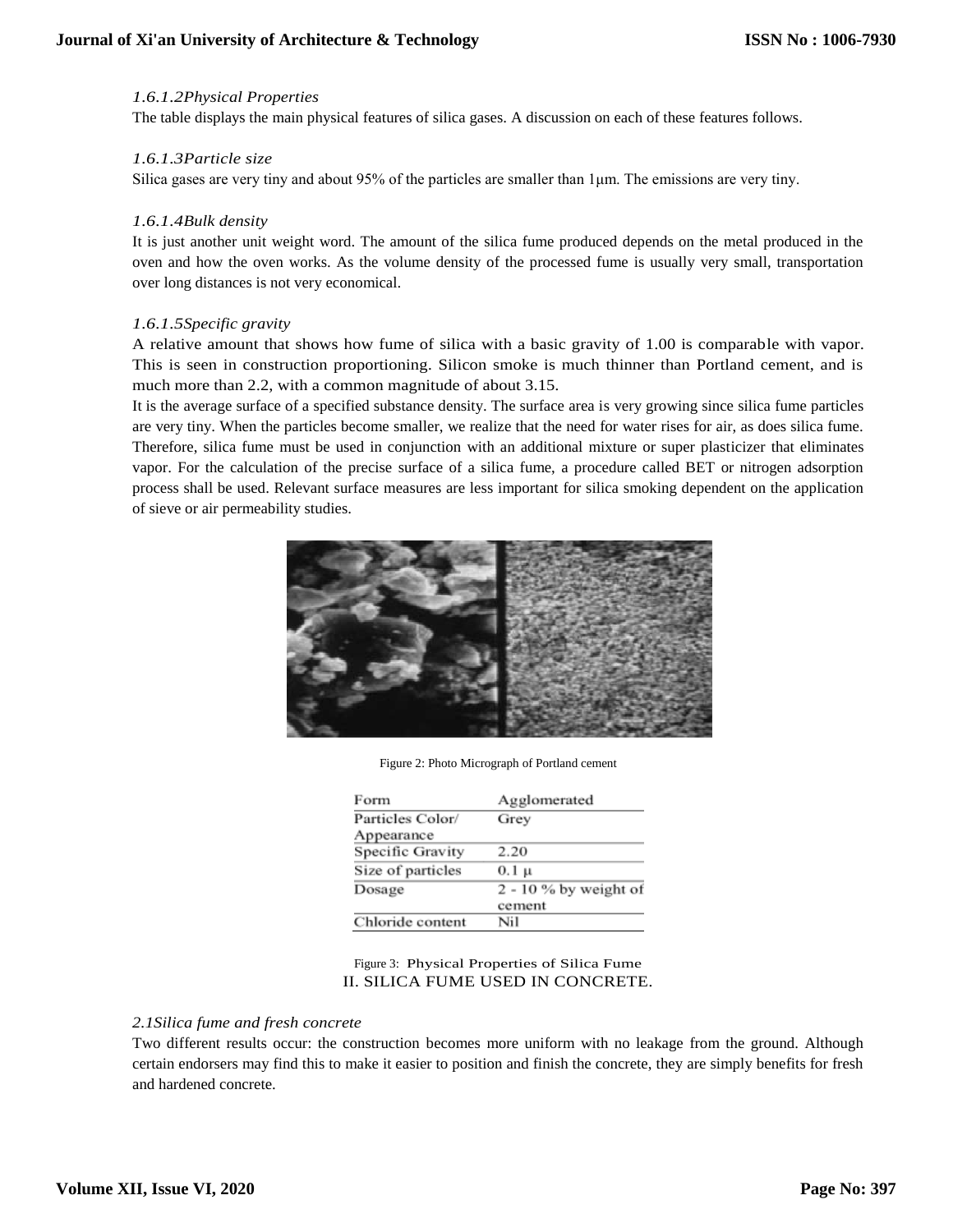

Figure 4: Effects on Hardened Concrete

## *2.2Silica fume and hardened concrete*

The impact of silica fume on hardened concrete is seen in the chart. Two distinct results are present: improved mechanical properties, including resistance and elasticity board, and decreased permeability, which increases longevity directly. The paragraph addresses all these impacts.

## *III. RESEARCH BACKGROUND*

1. Saini &Nayak (2019) published a paper on "To Study Effects On The Mechanical Properties Of Concrete After Partially Replacing Cement By Silica Fume" The main purpose of this study is to use silica fume as a mineral admixture mixed into concrete to partially replace ordinary 43 ° Portland cement (OPC) in order to study silica fume's influence on M55 & M60 grades of concrete that are currently widely used in high-gain construction. There were 50, 30 and 30 sets of tubes, cylinders and beams set for the research for Silica Fume effect on concrete. Such concrete experiments were thoroughly healed in water at natural air temperature

2. Jagan, S. (2019) published a paper "Effect on blending of supplementary cementitious materials on performance of normal strength concrete" they emphasizedmainly sustainability, scarcity, permeability, M-sand, silica fume, fly ash and steel slag. The two main issues with successful usage of renewable products are resilience and shortages of capital in the present scenario.

3. Shaikh, F. U. A. (2017) this paper describes the influence of silica fume (SF) on the mechanical characteristics of early and long-term recycled slag-containing aggregate concrete. Six mixes are taken into consideration in this study. 4. Khan, A. G., & Khan, B. (2017) published a paper "Effect of partial replacement of cement by mixture of glass powder and silica fume upon concrete strength."Construction products are the most widely used in the entire world. The mixture of cement, aggregates and water is well-known to be concrete. Taking into account environmental pollution that can lead to serious health problems, it is therefore necessary to use pozolanic materials, which are locally available, as a partial substitute for cement, because they are economic in comparison with cement from Portland, and also environmentally friendly without sacrificing on concrete quality.

5. Kumar, R., & Dhaka, J. (2016) The purpose of the present study is to evaluate the output of Silica Fume as a concrete mixture in the light of the rising demand of the industry in concrete which is leading to large-scale cement production leading to environmental problems and natural resources degradation on the one side, and that costs, on the other.

6. Pedro et al. (2017),analyze the Fly ash and super plasticizer (SP) have also been included in the concrete formulations in addition to natural silica fume. Each type of concrete is made up of a Referring Bet (RC) and 3 recycled (RAC) mixture of fine natural aggregate (FNA) fine recycled (FRA) substitution proportion (in volume) and cough natural aggregated (CNA) blends of 50/50, 100 and 100/100 coarse recycled aggregate(CRA) respectively. Taking into consideration the technical strength and resilience of concrete mixtures, the findings show that large amounts of FRA and CRA may be added.

7. Soliman&Tagnit-Hamou (2017),the nature of ULT depends essentially on the packing density and distribution of its ingredients in the packing density and particle size (PSD). The cement PSD has a micro-scale division and must be packed with thinner products, including silica fume (SF). For this gap to be filled only with SF, high SF levels (25 to 30 percent by wt. of cement) are required because of their intense finesse. Concrete rheology is adversely influenced by large SF concentrations.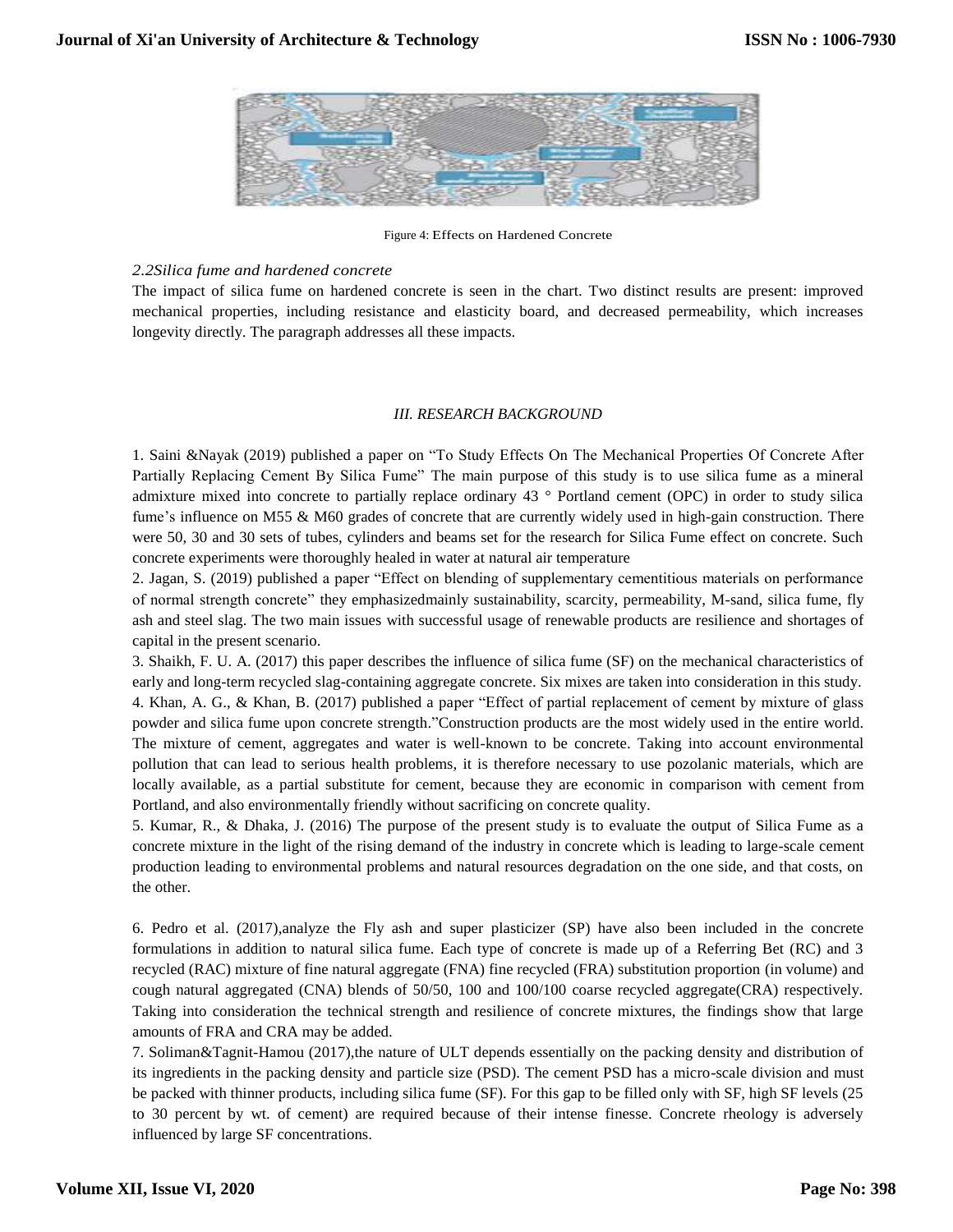8. Ardalan et al. (2017), this article presents the findings of an experimental analysis to test the efficiency of mixtures creating self-compacting concrete (SCC) in various amounts utilizing pumice-containing mixtures. Pumice has pozzolanic qualities as a volcanic substance which can be applied to the concrete mixture efficiently.

## *3.1 Conclusion from literature Review*

a. Use of Silica Fume & results in an increase in the compressive strength of concrete

b. With increase in compressive strength the workability of concrete gets reduced with the use of silica fume, as a result, admixtures are used to enhance workability.

## IV. EXPERIMENTAL OUTCOME

*4.1 Test Results*

## Table . 1: Test Results

| Workability                  |                          |       |  |
|------------------------------|--------------------------|-------|--|
| Slump value (mm)             | <b>Compacting factor</b> |       |  |
| 80                           | 0.92                     |       |  |
| <b>Compressive strength</b>  |                          |       |  |
| 7-day strength               | Mpa                      |       |  |
| Cube_1                       | 26.9                     |       |  |
| Cube $\_2$                   | 26.45                    |       |  |
| Cube 3                       | 27.8                     | 27.05 |  |
| Average compressive strength | 27.05                    |       |  |
| 14-day strength              | Mpa                      |       |  |
| Cube 1                       | 30.03                    |       |  |
| Cube_2                       | 31.23                    |       |  |
| Cube 3                       | 31.43                    | 30.89 |  |
| Average compressive strength | 30.89                    |       |  |
| 28-day strength              | Mpa                      |       |  |
| $Cube_1$                     | 36.2                     |       |  |
| Cube_2                       | 37.3                     | 37.2  |  |
| Cube 3                       | 38.2                     |       |  |
| Average compressive strength | 37.2                     |       |  |

|  | Table. 2: Trial Mix2 |
|--|----------------------|
|  |                      |

| Date of Casting: Feb -2020                   |                                  |           |           |           |        |                    |       |  |
|----------------------------------------------|----------------------------------|-----------|-----------|-----------|--------|--------------------|-------|--|
| <b>Grade of Concrete: M30.</b>               |                                  |           |           |           |        |                    |       |  |
|                                              | Target Mean Strength: 38.25 MPa. |           |           |           |        |                    |       |  |
| <b>W/C Ratio: 0.45.</b>                      |                                  |           |           |           |        |                    |       |  |
| 20mm: 10mm-60:40.                            |                                  |           |           |           |        |                    |       |  |
| <b>Description</b>                           | <b>Cement</b>                    | Sand (Kg) | $CA-10mm$ | $CA-20mm$ | Water  | <b>Silica Fume</b> |       |  |
|                                              | (Kg)                             |           | (Kg)      | (Kg)      |        | Dosage (kg)        |       |  |
| <b>Standard Design per</b><br>m <sub>3</sub> | 415.88                           | 674.17    | 459.16    | 688.74    | 197    | 5%                 | 21.88 |  |
| <b>Moisture Content</b>                      |                                  | 6.31      | 2.12      | 1.79      |        |                    |       |  |
| <b>Water Absorption</b>                      |                                  | 1.4       | 1.1       | 0.47      | -      |                    |       |  |
| % of Adjustment                              |                                  | 4.91      | 1.02      | 1.32      | -      |                    |       |  |
| <b>Correction</b>                            |                                  | 33.101    | 4.68      | 9.0913    | 46.87  |                    |       |  |
| <b>Required</b>                              |                                  |           |           |           |        |                    |       |  |
| <b>Corrected Quantity</b>                    | 415.88                           | 707.27    | 463.84    | 697.83    | 150.72 | 21.88              |       |  |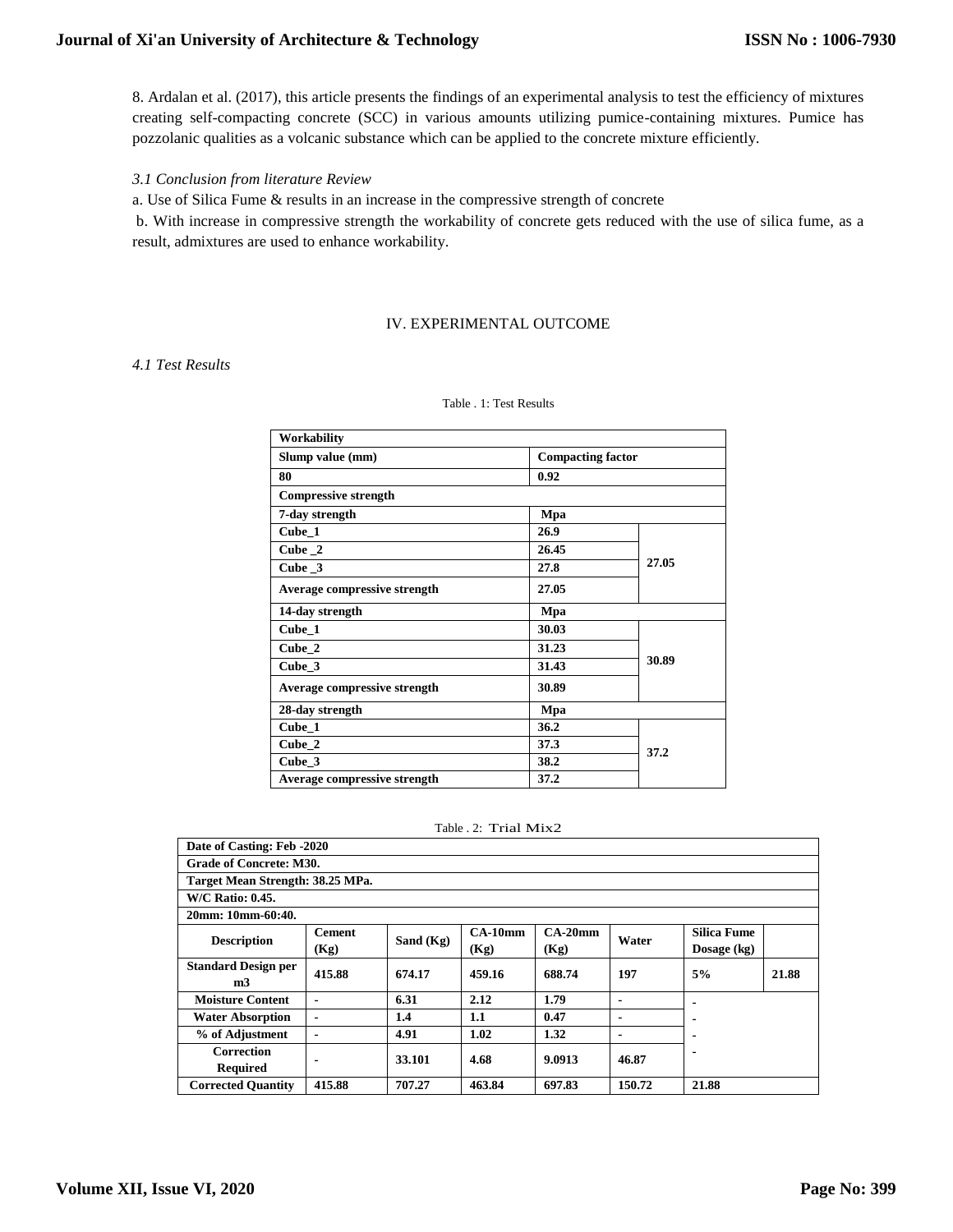Table . 3: Test results

| Workability                  |                          |       |
|------------------------------|--------------------------|-------|
| Slump value (mm)             | <b>Compacting factor</b> |       |
| 63                           | 0.89                     |       |
| <b>Compressive strength</b>  |                          |       |
| 7-day strength               | Mpa                      |       |
| $Cube_1$                     | 26.00                    |       |
| Cube_2                       | 29.44                    | 27.81 |
| Cube $_3$                    | 28.00                    |       |
| Average compressive strength | 27.81                    |       |
| 14-Days Strength             | Mpa                      |       |
| $Cube_1$                     | 31.22                    |       |
| Cube $\_2$                   | 32.32                    | 31.25 |
| Cube $_3$                    | 30.21                    |       |
| Average compressive strength | 31.25                    |       |
| 28- day strength             | Mpa                      |       |
| $Cube_1$                     | 39.65                    |       |
| Cube $\_2$                   | 39.16                    | 39.02 |
| Cube $_3$                    | 38.25                    |       |
| Average compressive strength | 39.02                    |       |

Table . 4:Trial mix3

|                                                 | Date of Casting: Feb 2020        |         |           |           |        |                           |       |  |
|-------------------------------------------------|----------------------------------|---------|-----------|-----------|--------|---------------------------|-------|--|
|                                                 | <b>Grade of Concrete: M30.</b>   |         |           |           |        |                           |       |  |
|                                                 | Target Mean Strength: 38.25 MPa. |         |           |           |        |                           |       |  |
|                                                 | <b>W/C Ratio: 0.45.</b>          |         |           |           |        |                           |       |  |
| 20mm: 10mm-60:40.                               |                                  |         |           |           |        |                           |       |  |
| <b>Description</b>                              | <b>Cement</b>                    | Sand    | $CA-10mm$ | $CA-20mm$ | Water  | <b>Silica Fume Dosage</b> |       |  |
| <b>Standard</b><br>Design per<br>m <sub>3</sub> | 393.99                           | 674.17  | 459.16    | 688.74    | 197    | 5%                        | 32.83 |  |
| <b>Moisture</b><br>Content                      |                                  | 6.31    | 2.12      | 1.79      |        | $\blacksquare$            |       |  |
| Water<br>Absorption                             |                                  | 1.4     | 1.1       | 0.47      |        | $\blacksquare$            |       |  |
| $%$ of<br><b>Adjustment</b>                     |                                  | 4.91    | 1.02      | 1.32      |        | $\blacksquare$            |       |  |
| <b>Correction</b><br><b>Required</b>            |                                  | 333.101 | 4.683     | 9.09      | 46.87  | $\blacksquare$            |       |  |
| <b>Corrected</b><br>Quantity                    | 393.99                           | 707.27  | 463.84    | 697.831   | 150.72 | 21.88                     |       |  |

#### Table 5: Test results

| <b>Workability</b>          |                          |      |
|-----------------------------|--------------------------|------|
| Slump value                 | <b>Compacting factor</b> |      |
| 40                          | 0.84                     |      |
| <b>Compressive strength</b> |                          |      |
| 7-day strength              | Mpa                      |      |
| Cube 1                      | 31.0                     | 30.4 |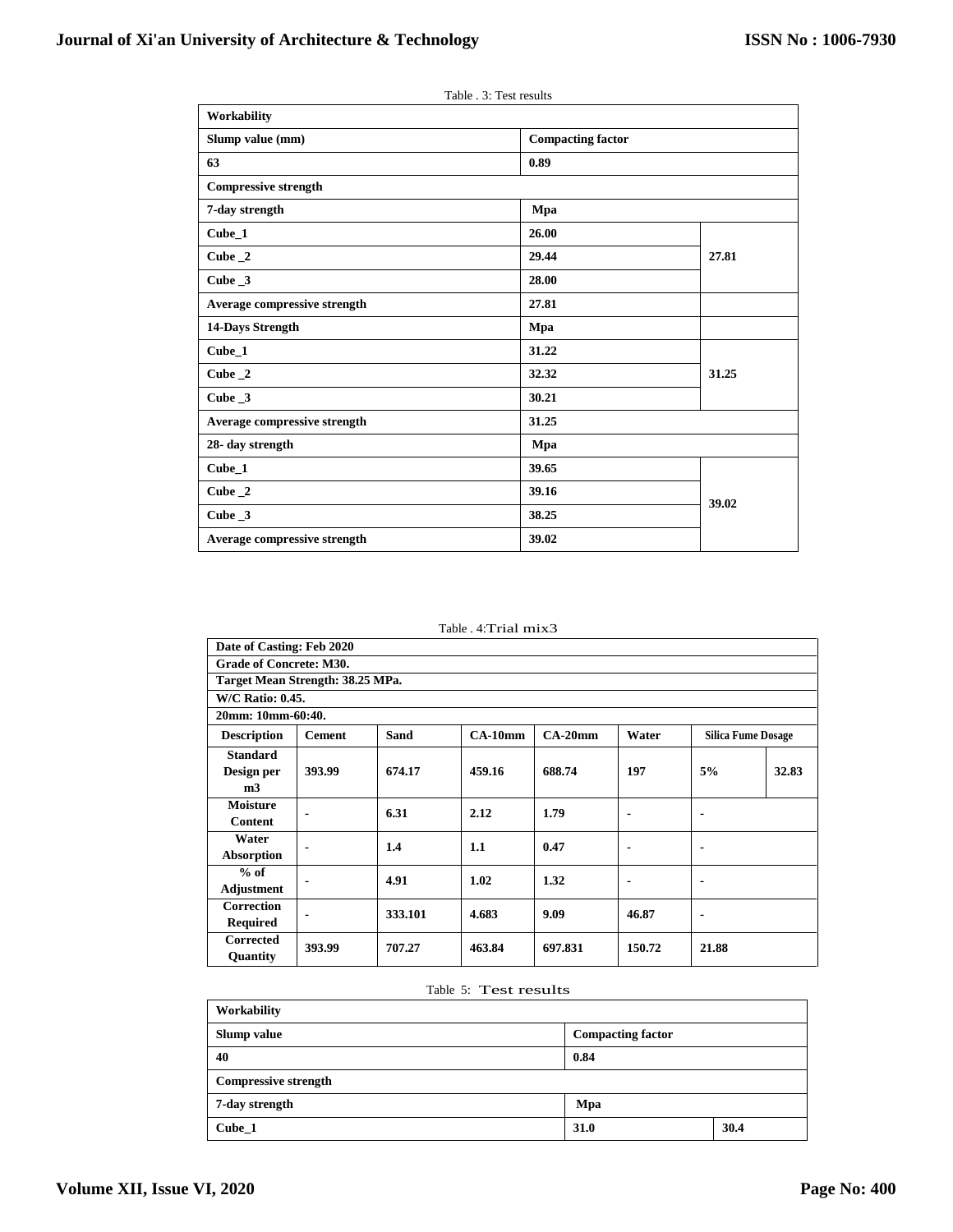| Cube $\_2$                   | 29.5  |       |  |
|------------------------------|-------|-------|--|
| Cube $_3$                    | 30.9  |       |  |
| Average compressive strength | 30.4  |       |  |
| 14-Days Strength             |       |       |  |
| Cube_1                       | 35.45 |       |  |
| Cube $\_\,2$                 | 34.67 | 35.45 |  |
| Cube $\mathbf{\_3}$          | 35.90 |       |  |
| Average compressive strength | 35.45 |       |  |
| 28- day strength             |       |       |  |
| $Cube_1$                     | 40.04 |       |  |
| Cube $\_\,2$                 | 40.5  | 40.78 |  |
| Cube $\_\,$ 3                | 41.8  |       |  |
| Average compressive strength | 40.78 |       |  |

|                                                                                                                                                                 |                | Table 6: Trial Mix4 |          |              |                |                |  |
|-----------------------------------------------------------------------------------------------------------------------------------------------------------------|----------------|---------------------|----------|--------------|----------------|----------------|--|
| Date of Casting: Feb 2020                                                                                                                                       |                |                     |          |              |                |                |  |
| <b>Grade of Concrete: M30.</b>                                                                                                                                  |                |                     |          |              |                |                |  |
| Target Mean Strength: 38.25 MPa.                                                                                                                                |                |                     |          |              |                |                |  |
| <b>W/C Ratio: 0.45.</b>                                                                                                                                         |                |                     |          |              |                |                |  |
| 20mm: 10mm-60:40.                                                                                                                                               |                |                     |          |              |                |                |  |
| $CA-$<br>$CA-$<br><b>Silica</b><br><b>Fume</b><br><b>Description</b><br>Sand<br>Water<br><b>Cement</b><br>10 <sub>mm</sub><br>20 <sub>mm</sub><br><b>Dosage</b> |                |                     |          |              |                |                |  |
| <b>Standard Design per m3</b>                                                                                                                                   | 372.05         | 674.17              | 459.16   | 688.74       | 197            | 5%             |  |
| <b>Moisture Content</b>                                                                                                                                         | $\blacksquare$ | 7.8                 | 0.7      | $\mathbf{0}$ | $\blacksquare$ | $\blacksquare$ |  |
| <b>Water Absorption</b>                                                                                                                                         |                | 1.4                 | 1.1      | 0.47         | $\blacksquare$ | $\blacksquare$ |  |
| % of Adjustment                                                                                                                                                 | $\blacksquare$ | 6.4                 | $-0.4$   | $-0.47$      | $\blacksquare$ | $\blacksquare$ |  |
| <b>Correction Required</b>                                                                                                                                      |                | 43.14               | $-1.836$ | $-3.237$     | 38.07          | $\blacksquare$ |  |
| <b>Corrected Quantity</b>                                                                                                                                       | 372.05         | 717.32              | 457.324  | 685.502      | 159.08         | 21.885         |  |

## Table 7Test Results

| Workability                 |                          |     |  |  |
|-----------------------------|--------------------------|-----|--|--|
| Slump value                 | <b>Compacting factor</b> |     |  |  |
| 25                          | 0.8                      |     |  |  |
| <b>Compressive strength</b> |                          |     |  |  |
| 7 day strength              |                          |     |  |  |
| Cube_1                      | 31.5                     | Mpa |  |  |
| Cube $\_2$                  | 32.6                     | Mpa |  |  |
| Cube $\mathbf{\_3}$         | 33.0                     | Mpa |  |  |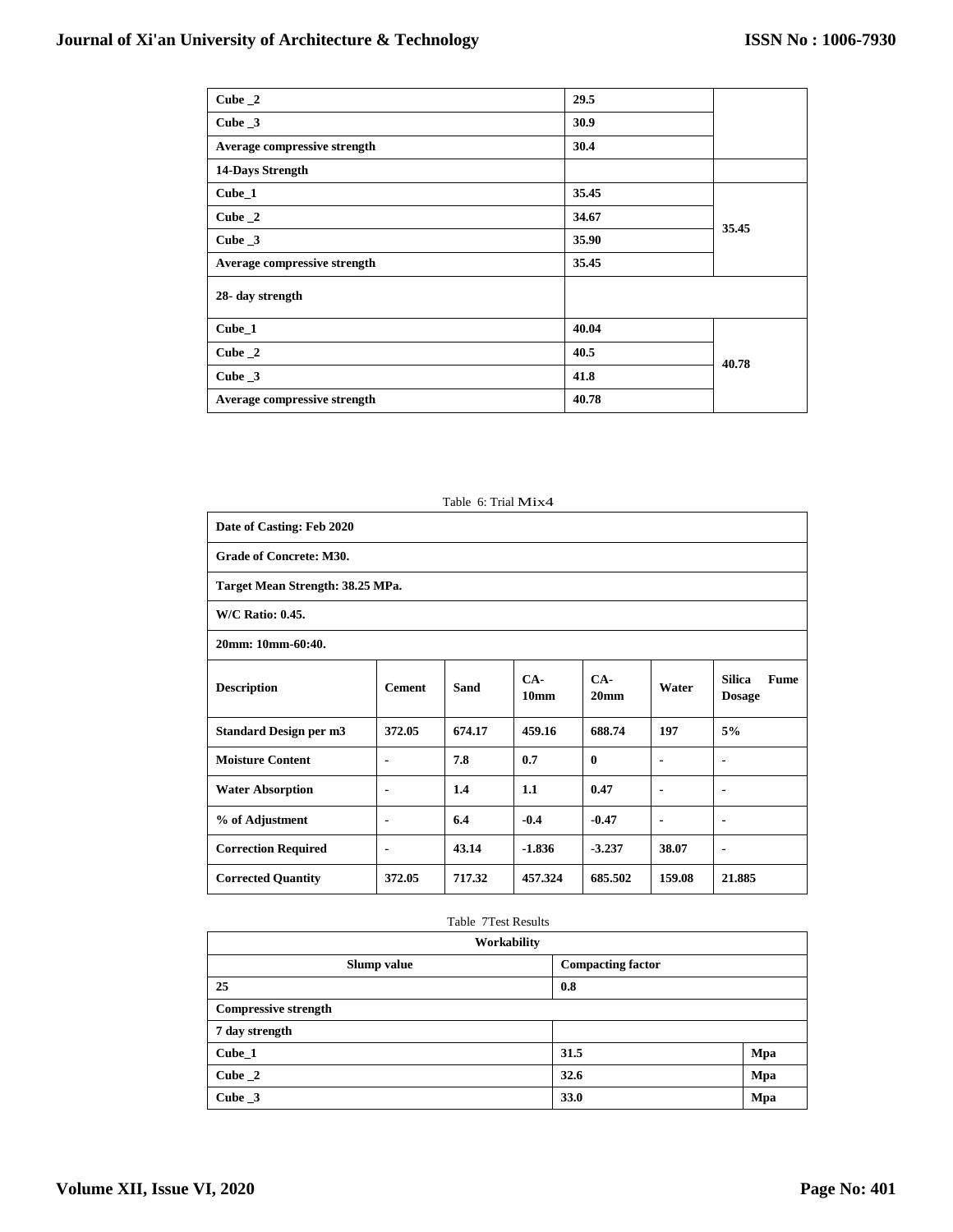| Average compressive strength | 32.5  | Mpa |
|------------------------------|-------|-----|
| <b>14 Days Strength</b>      |       |     |
| $Cube_1$                     | 39.05 | Mpa |
| Cube $\_\,2$                 | 38.90 | Mpa |
| Cube $\_\,$ 3                | 41.56 | Mpa |
| Average compressive strength | 39.83 |     |
| 28 day strength              |       |     |
| $Cube_1$                     | 44.7  | Mpa |
| Cube 2                       | 46.4  | Mpa |
| Cube $\mathbf{\_3}$          | 47    | Mpa |
| Average compressive strength | 46.1  | Mpa |

| Date of Casting: Feb 2020        |                |        |               |           |                |                                |             |
|----------------------------------|----------------|--------|---------------|-----------|----------------|--------------------------------|-------------|
| <b>Grade of Concrete: M30.</b>   |                |        |               |           |                |                                |             |
| Target Mean Strength: 38.25 MPa. |                |        |               |           |                |                                |             |
| <b>W/C Ratio: 0.45.</b>          |                |        |               |           |                |                                |             |
| 20mm: 10mm-60:40.                |                |        |               |           |                |                                |             |
| <b>Description</b>               | <b>Cement</b>  | Sand   | $CA-10$<br>mm | $CA-20mm$ | Water          | <b>Silica</b><br><b>Dosage</b> | <b>Fume</b> |
| Standard Design per m3           | 350.17         | 674.17 | 459.16        | 688.74    | 197            | 5%                             | 21.885      |
| <b>Moisture Content</b>          | $\blacksquare$ | 2.56   | $\mathbf{0}$  | 0         | $\blacksquare$ |                                |             |
| <b>Water Absorption</b>          | $\blacksquare$ | 1.4    | 1.1           | 0.47      | $\blacksquare$ | -                              |             |
| % of Adjustment                  | $\blacksquare$ | 1.16   | $-1.1$        | $-0.47$   | $\blacksquare$ | $\blacksquare$                 |             |
| <b>Correction Required</b>       | $\blacksquare$ | 7.82   | $-5.5$        | $-3.24$   | $-0.47$        | $\blacksquare$                 |             |
| <b>Corrected Quantity</b>        | 350.17         | 681.99 | 454.11        | 685.5     | 197.47         | 21.885                         |             |

Table 8: Trial mix5

Table 9: Conclusion based on results

| S.no                    | <b>Dosage of Silica Fume</b> | 7 day strength (Mpa) | 14days (Mpa) | 28 day strength (Mpa) |
|-------------------------|------------------------------|----------------------|--------------|-----------------------|
|                         | $\frac{1}{2}$                |                      |              |                       |
| Trial no. $1(TM 1)$     |                              | 27.05                | 29.09        | 30.58                 |
| Trial no. $2(TM 2)$     |                              | 27.81                | 29.03        | 33.05                 |
| Trial no. $3(TM3)$      |                              | 28.00                | 30.02        | 34.80                 |
| Trial no. $4(TM 4)$     |                              | 29.58                | 32.53        | 35.59                 |
| Trial no. $5(TM 5)$     | о                            | 28.01                | 31.04        | 35.28                 |
| Trial no. $6$ (TM $6$ ) | 10                           | 27.00                | 27.99        | 33.30                 |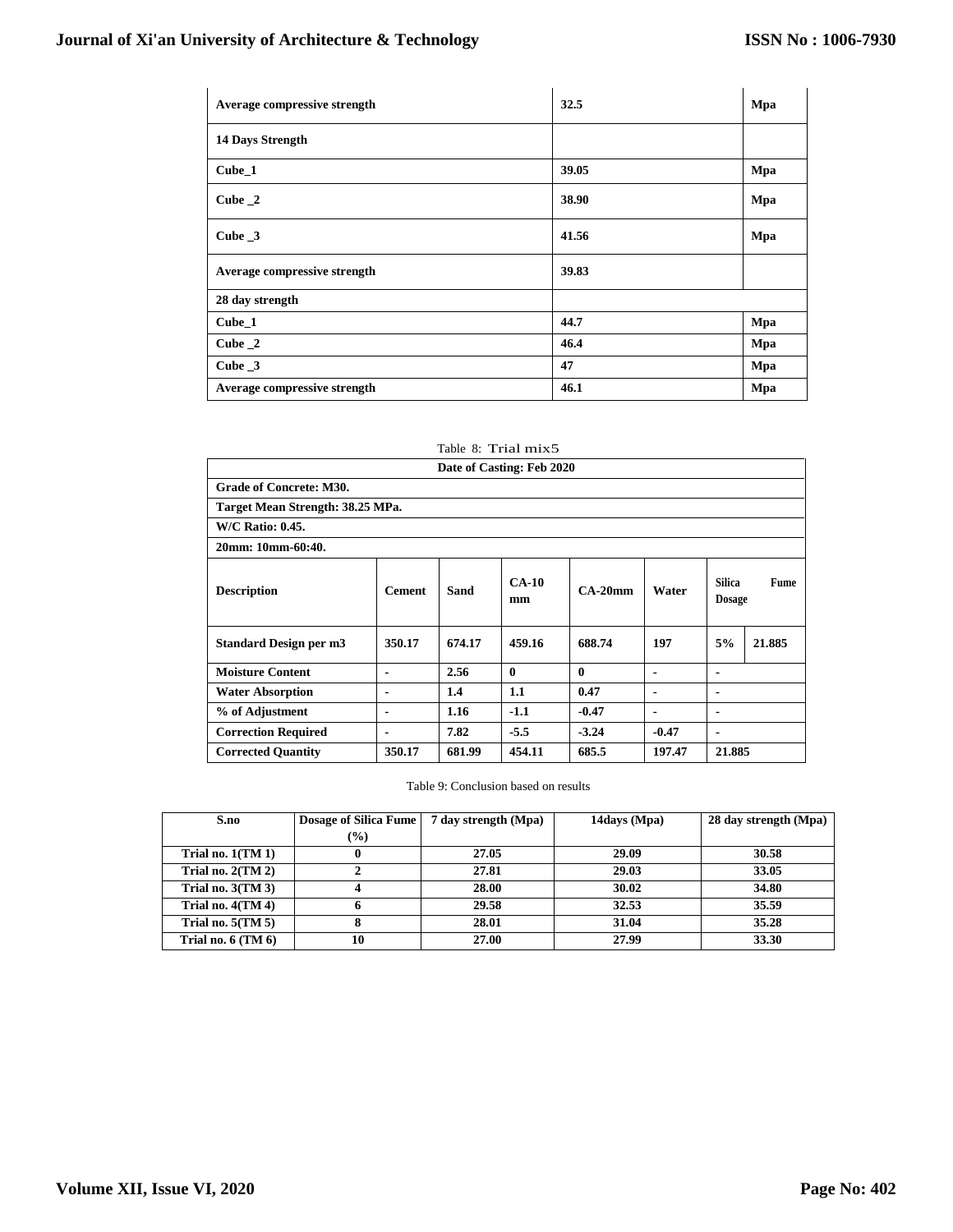

Figure 5: Compressive strength of concrete in seven days



Figure 6: Compressive strength of concrete in 14 days



Figure 7 Compressive Strength after 28 Days

|  |  | Table 10: The net results considering workability criteria |  |
|--|--|------------------------------------------------------------|--|
|  |  |                                                            |  |

| Sr. No      | Dosage of Silica | Slump value | Compacting factor |
|-------------|------------------|-------------|-------------------|
|             | Fume $(\%)$      | (mm)        | (cf)              |
| Trial no. 1 |                  | 80          | 0.92              |
| Trial no. 2 |                  |             | 0.89              |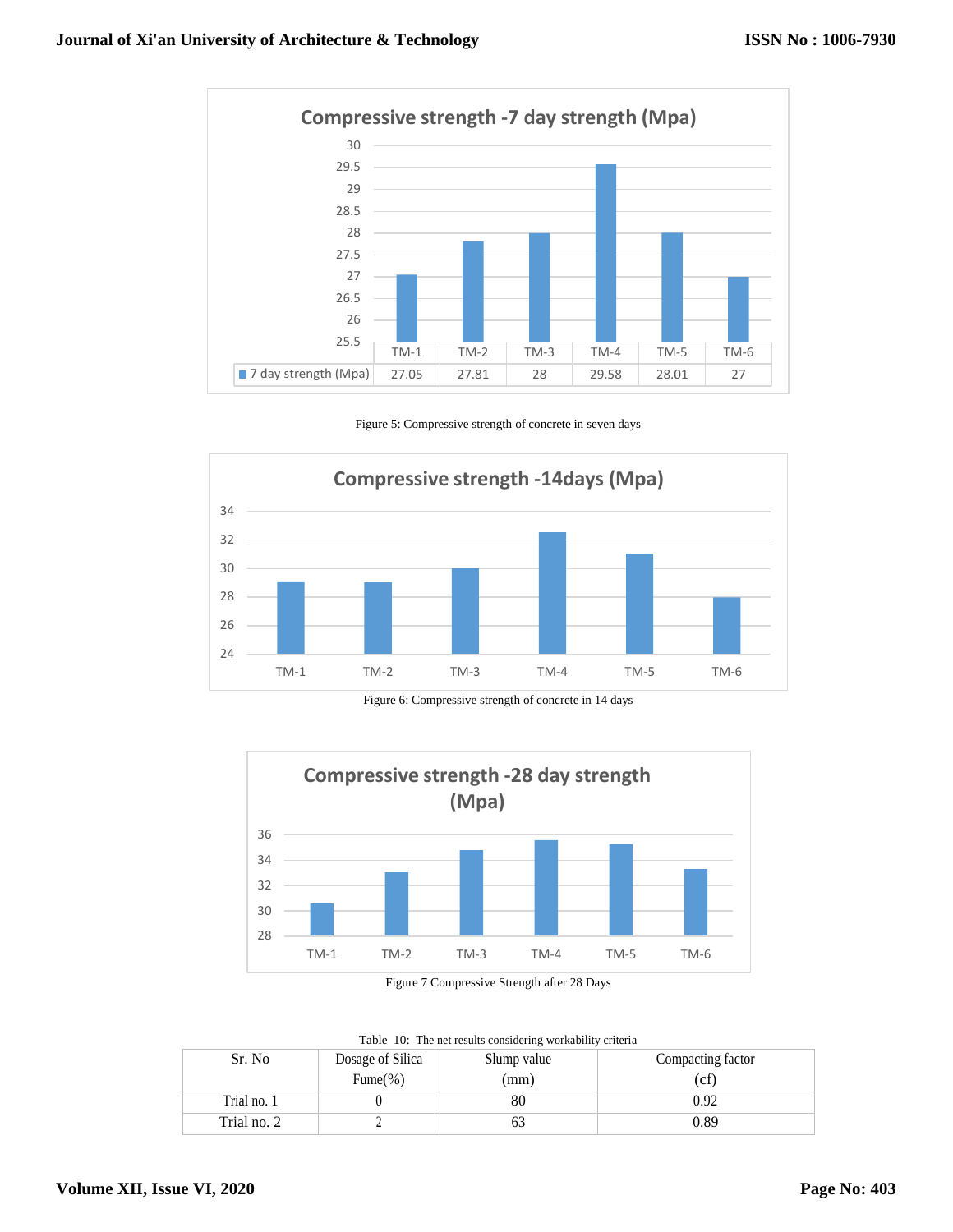| Trial no. 3 | 40    | 0.84 |
|-------------|-------|------|
| Trial no. 4 | 32    | 0.82 |
| Trial no. 5 |       | 0.80 |
| Trial no. 6 | 24.99 | 0.79 |



#### Figure8: Workability for Trial Mixes

## V.CONCLUSION AND FUTURE WORK

## *5.1 Discussion of Test Results*

The test findings indicate that the compressive strength for silica fume concrete (both 7 days, 14 days and 28 days of compressive intensity) is improved relative to the compressive strength of standard concrete. The tests are very simple. Compression strength is shown to have increased (both 7 days,14 days and 28 days) with a rise in the dosage of silica fume up to a certain cement substitution limit, and when the dosage of silica fume has been increased by 6 percent, it shows an abyss in Silica Fume and Becrete Compression Quality. The relation of the concrete in any event decreased the solids' functionality. The test findings indicate very clearly that the compressive content of silica rage concrete (7 days, 14 days and 28 days of compressive strength) is-as contrasted with the compressive quality of standard cement. The tests show very strong performance. It has been found that compressive quality has expanded with the expansion of silica intake to certain farthest ranges in concrete substitution by silica seethe and (both for 7,14Days, 28 days and several days). When the measurements were further expanded after 6 percent, they showed plunge into Silica Fume's compressive quality. 6% is the optimal dosage of concrete joining in such sides. However, the incorporation of the strong into concrete reduced its utility.With 6% substitution of silica fume, the compressive force increased up to 12% (Approx). An incremental rise in silica fume slowly decreases intensity and up to 10% replacement may be used as an incremental element in béton degree M30.

The addition of silica fume increases the strength of different forms of binder mixes by denser.

The addition of silica fume to any binder blend reduces capillary absorption and porosity since silica fumes react with lime in concrete and in the form of hydrate dancer and compositionally crystalline particles The findings above indicate that concrete class M30 can be built with a material of up to 6% Silica Fume. The analysis found that Silica Fume concrete exhibited less strength in its early stages, and that its strength improved by six percent with age. With the increase in replacements, the workability of Silica Fume concrete has decreased. If the concrete is to use Silica Fume it will prove cost-effective as it is free of usable waste. The use of Silica fume in concrete protects natural resources used in concrete production so that the building industry in concrete is sustainable.